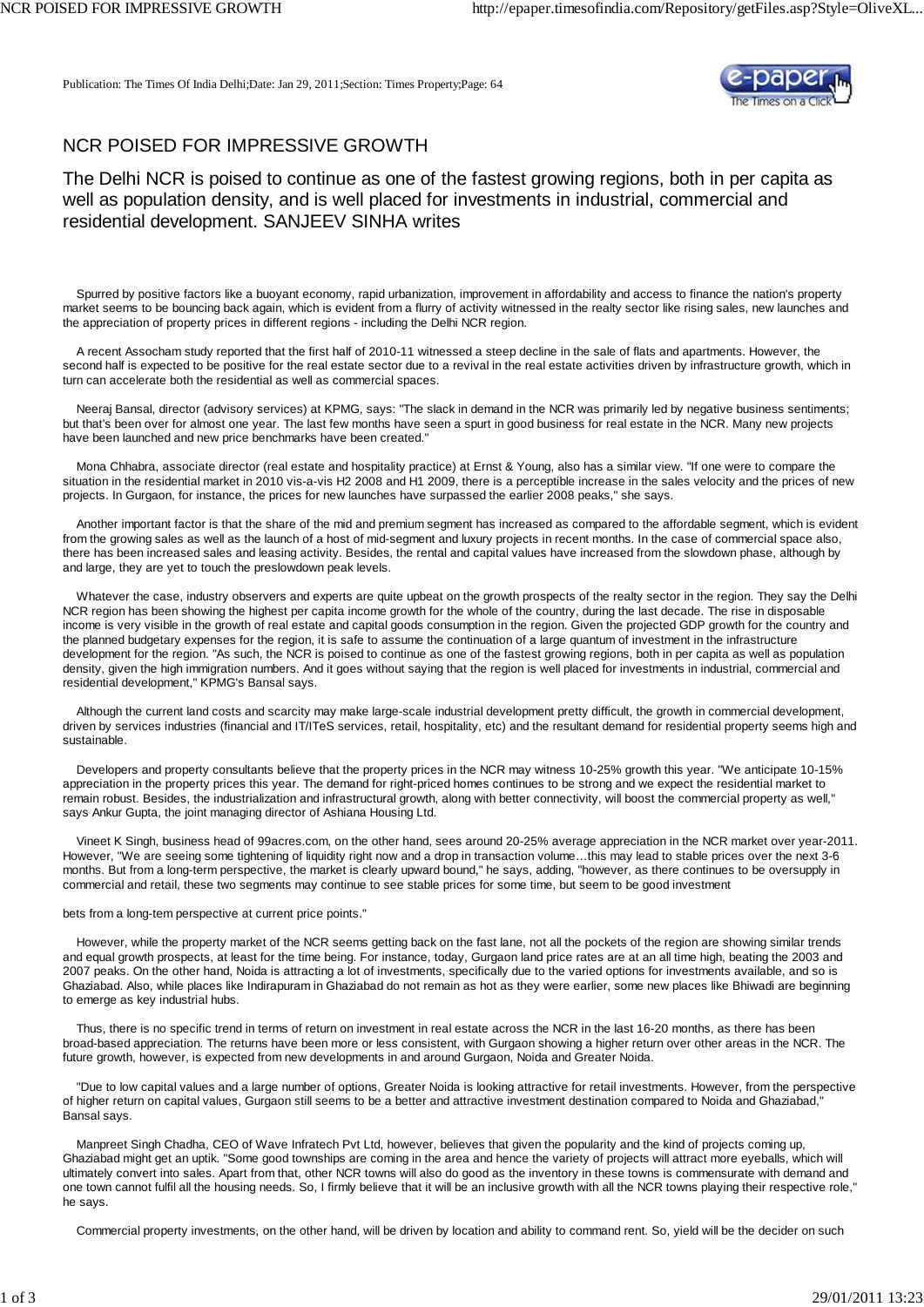investments going forward as investors are averse to hold on to high cost assets with low yield. With the announcement of Phase III of Metro, some areas in Ghaziabad and Faridabad will start witnessing a gradual price growth potential, which will pick up pace as the Metro project nears completion, paving the way for higher accessibility.

 One notable thing is that the NCR is beautifully poised for both end users and investors. "Last year was very good for the NCR. Capital values have almost reached the peaks of 2007 and crossed them in Gurgaon. Gurgaon has emerged as an investor's paradise, giving almost 30-40% return in a year. And Noida and Ghaziabad are end users' markets as the rate of price appreciation is in the range of 10-20% only. So, the NCR is beautifully poised for both end users and investors and we'll continue to see a strong market here," Singh says.

 However, while the picture for 2011 looks rosy for the Indian real estate in general, rising property prices coupled with increasing interest rates remain a concern for the growth of the industry. "While the market has emerged from the slowdown, growth in 2011 would depend on how the macroeconomic factors play out. In case of a continuation of high inflationary trends and increasing interest rates, residential demand can get affected," says Ernst & Young's Chhabra.

 A recent report by Fitch Ratings also highlights a similar thing and says that while the demand for residential units is expected to be the main driver of the industry in the medium term, the absorption rate is likely to slow down over the near term on account of the strong increase in residential unit prices witnessed in the second half of year-2010. The withdrawal of the teaser interest rates by lenders and the increase in interest rates expected in H1 2011 are also likely to dampen the residential demand.

## **QUICK**

## **BITES**

THE SHARE OF THE MID AND PREMIUM SEGMENT HAS INCREASED AS COMPARED TO THE AFFORDABLE SEGMENT, WHICH IS EVIDENT FROM THE GROWING SALES AS WELL AS THE LAUNCH OF A HOST OF MID-SEGMENT AND LUXURY PROJECTS IN RECENT MONTHS. IN THE CASE OF COMMERCIAL SPACE ALSO, THERE HAS BEEN INCREASED SALES AND LEASING ACTIVITY

INDUSTRY OBSERVERS AND EXPERTS ARE QUITE UPBEAT ON THE GROWTH PROSPECTS OF THE REALTY SECTOR IN THE DELHI NCR REGION, WHICH HAS BEEN SHOWING THE HIGHEST PER CAPITA INCOME GROWTH FOR THE WHOLE OF THE COUNTRY, DURING THE LAST DECADE